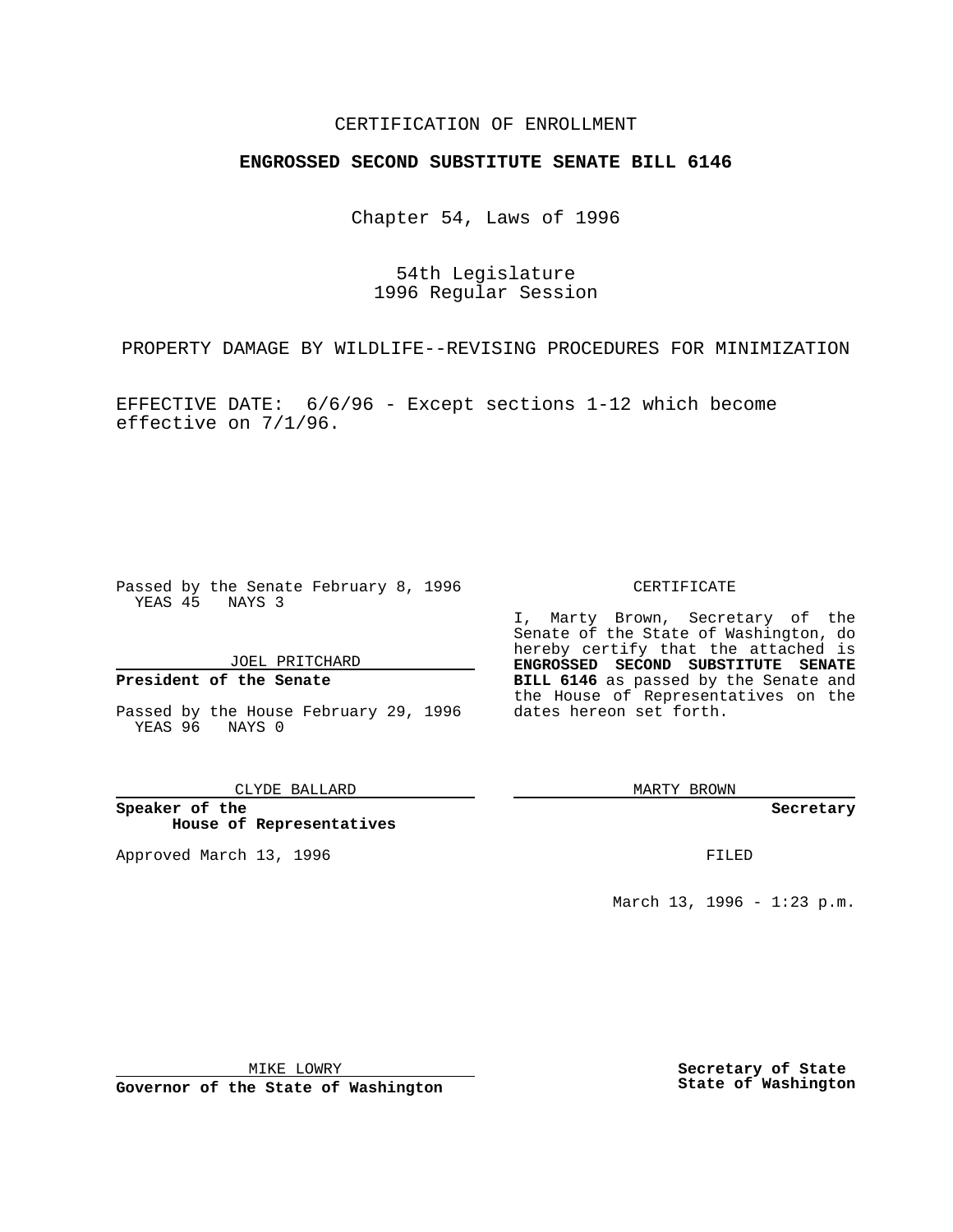## **ENGROSSED SECOND SUBSTITUTE SENATE BILL 6146** \_\_\_\_\_\_\_\_\_\_\_\_\_\_\_\_\_\_\_\_\_\_\_\_\_\_\_\_\_\_\_\_\_\_\_\_\_\_\_\_\_\_\_\_\_\_\_

\_\_\_\_\_\_\_\_\_\_\_\_\_\_\_\_\_\_\_\_\_\_\_\_\_\_\_\_\_\_\_\_\_\_\_\_\_\_\_\_\_\_\_\_\_\_\_

Passed Legislature - 1996 Regular Session

### **State of Washington 54th Legislature 1996 Regular Session**

**By** Senate Committee on Ways & Means (originally sponsored by Senators Loveland, Swecker, Drew and Oke; by request of Department of Fish and Wildlife)

Read first time 02/02/96.

 AN ACT Relating to property damage by wildlife; adding a new chapter to Title 77 RCW; creating new sections; repealing RCW 77.12.265, 77.12.270, 77.12.280, 77.12.290, and 77.12.300; providing an effective date; and providing an expiration date.

BE IT ENACTED BY THE LEGISLATURE OF THE STATE OF WASHINGTON:

NEW SECTION. **Sec. 1.** The legislature finds that:

 (1) As the number of people in the state grows and wildlife habitat is altered, people will encounter wildlife more frequently. As a result, conflicts between humans and wildlife will also increase. Wildlife is a public resource of significant value to the people of the state and the responsibility to minimize and resolve these conflicts is shared by all citizens of the state.

 (2) In particular, the state recognizes the importance of commercial agricultural and horticultural crop production and the value of healthy deer and elk populations, which can damage such crops. The legislature further finds that damage prevention is key to maintaining healthy deer and elk populations, wildlife-related recreational opportunities, and commercially productive agricultural and horticultural crops, and that the state, participants in wildlife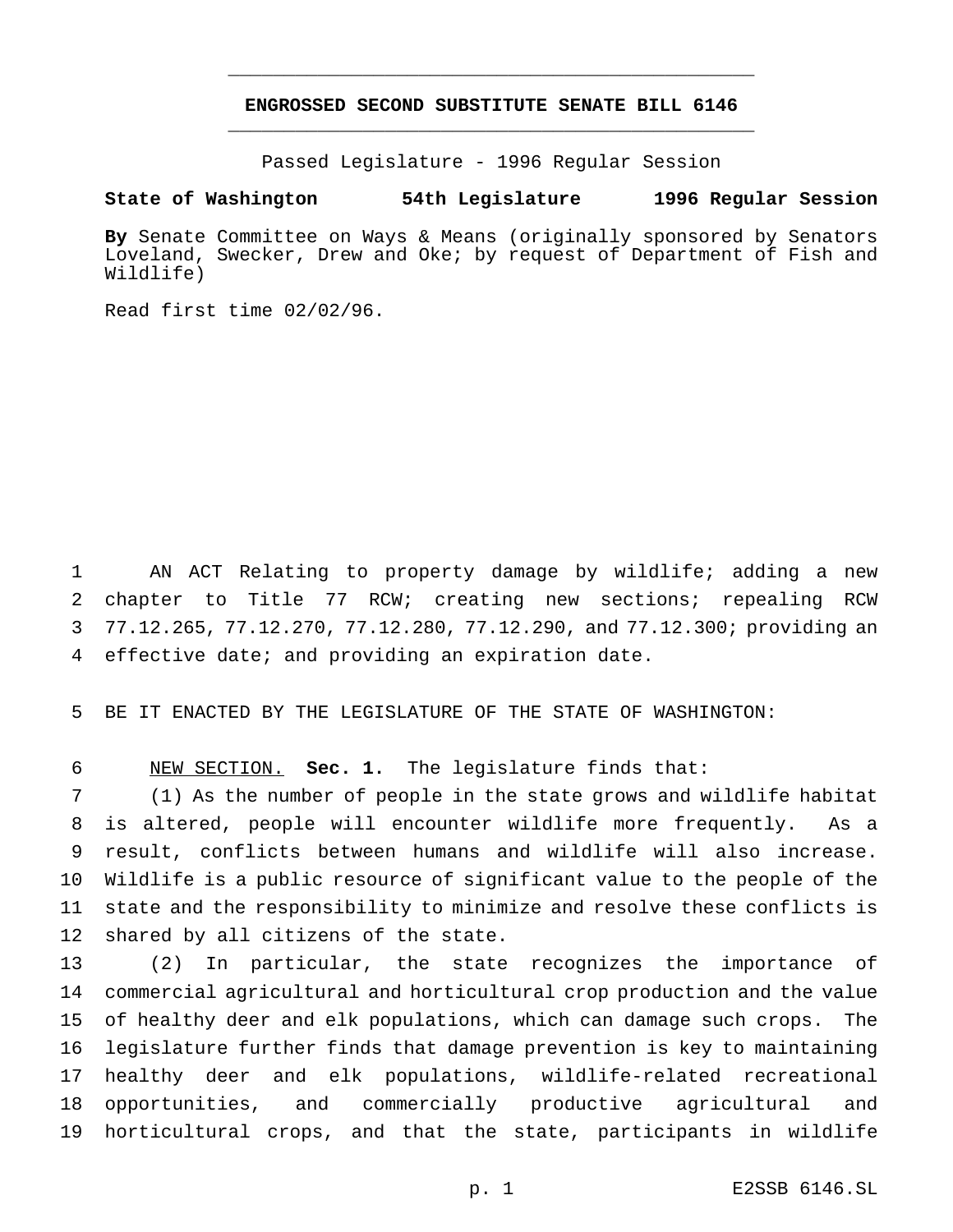recreation, and private landowners and tenants share the responsibility for damage prevention. Toward this end, the legislature encourages landowners and tenants to contribute through their land management practices to healthy wildlife populations and to provide access for related recreation. It is in the best interests of the state for the department of fish and wildlife to respond quickly to wildlife damage complaints and to work with these landowners and tenants to minimize and/or prevent damages and conflicts while maintaining deer and elk populations for enjoyment by all citizens of the state.

 (3) A timely and simplified process for resolving claims for damages caused by deer and elk for commercial agricultural or horticultural products is beneficial to the claimant and the state.

 NEW SECTION. **Sec. 2.** Unless otherwise specified, the following definitions apply throughout this chapter:

 (1) "Crop" means a commercially raised horticultural and/or agricultural product and includes growing or harvested product but does not include livestock. For the purposes of this chapter all parts of horticultural trees shall be considered a crop and shall be eligible for claims.

 (2) "Emergency" means an unforeseen circumstance beyond the control of the landowner or tenant that presents a real and immediate threat to crops, domestic animals, or fowl.

 (3) "Immediate family member" means spouse, brother, sister, grandparent, parent, child, or grandchild.

 NEW SECTION. **Sec. 3.** The department shall work closely with landowners and tenants suffering game damage problems to control damage without killing the animals when practical, to increase the harvest of damage-causing animals in hunting seasons, and to kill the animals when no other practical means of damage control is feasible.

 If the department receives recurring complaints regarding property being damaged as described in this section or section 4 of this act from the owner or tenant of real property, or receives such complaints from several such owners or tenants in a locale, the commission shall consider conducting a special hunt or special hunts to reduce the potential for such damage.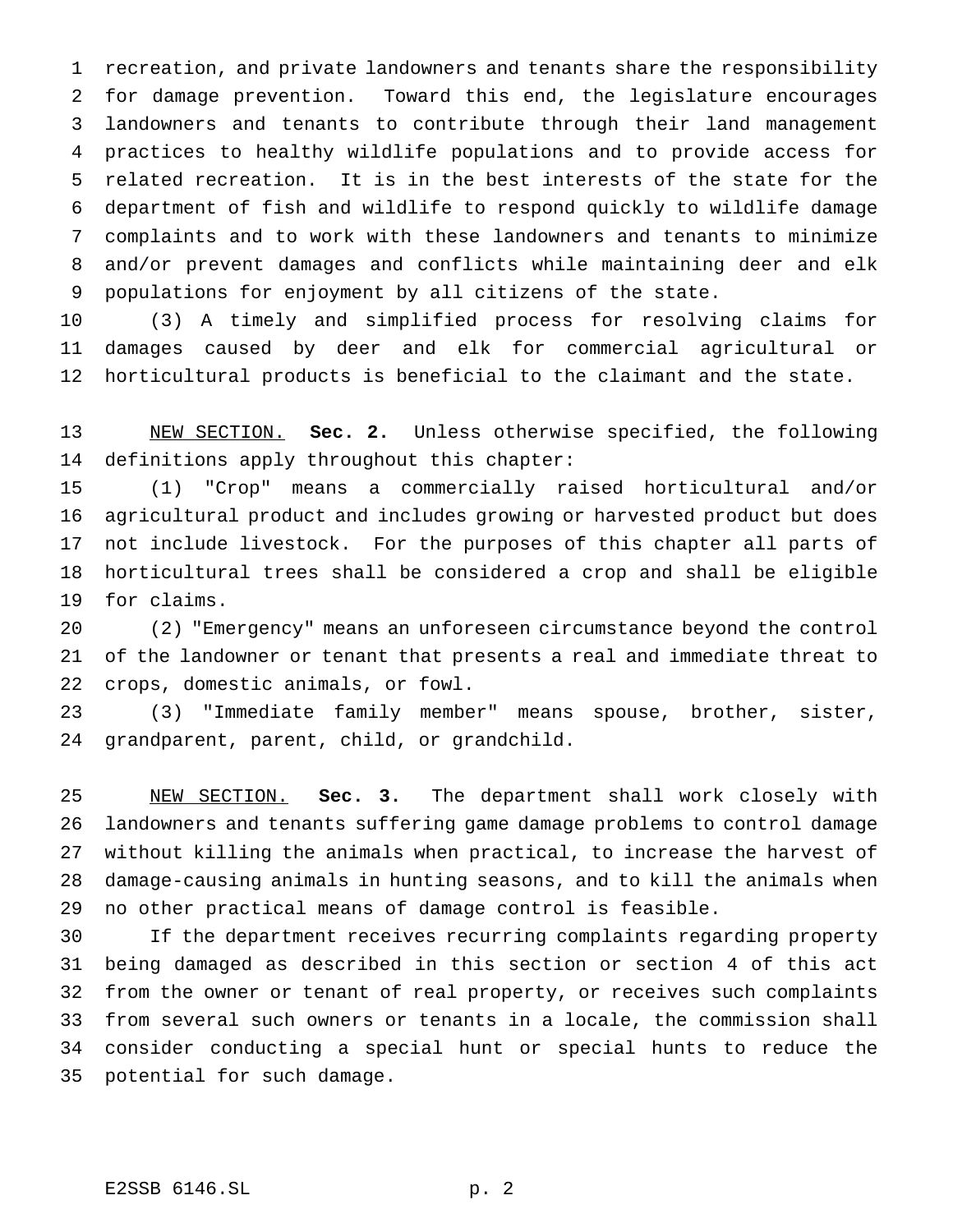NEW SECTION. **Sec. 4.** (1) Subject to the following limitations and conditions, the owner, the owner's immediate family member, the owner's documented employee, or a tenant of real property may trap or kill on that property, without the licenses required under RCW 77.32.010 or authorization from the director under RCW 77.12.240, wild animals or wild birds that are damaging crops, domestic animals, or fowl:

 (a) Threatened or endangered species shall not be hunted, trapped, or killed;

 (b) Except in an emergency situation, deer, elk, and protected wildlife shall not be killed without a permit issued and conditioned by the director or the director's designee. In an emergency, the department may give verbal permission followed by written permission to trap or kill any deer, elk, or protected wildlife that is damaging crops, domestic animals, or fowl; and

 (c) On privately owned cattle ranching lands, the land owner or lessee may declare an emergency only when the department has not responded within forty-eight hours after having been contacted by the land owner or lessee regarding damage caused by wild animals or wild birds. In such an emergency, the owner or lessee may trap or kill any deer, elk, or other protected wildlife that is causing the damage but deer and elk may only be killed if such lands were open to public hunting during the previous hunting season, or the closure to public hunting was coordinated with the department to protect property and livestock.

 (2) Except for coyotes and Columbian ground squirrels, wildlife trapped or killed under this section remain the property of the state, and the person trapping or killing the wildlife shall notify the department immediately. The department shall dispose of wildlife so taken within three days of receiving such a notification and in a manner determined by the director to be in the best interest of the state.

 NEW SECTION. **Sec. 5.** (1) Pursuant to this section, the director or the director's designee may distribute money appropriated to pay claims for damages to crops caused by wild deer or elk in an amount of up to ten thousand dollars per claim. Damages payable under this section are limited to the value of such commercially raised horticultural or agricultural crops, whether growing or harvested, and shall be paid only to the owner of the crop at the time of damage,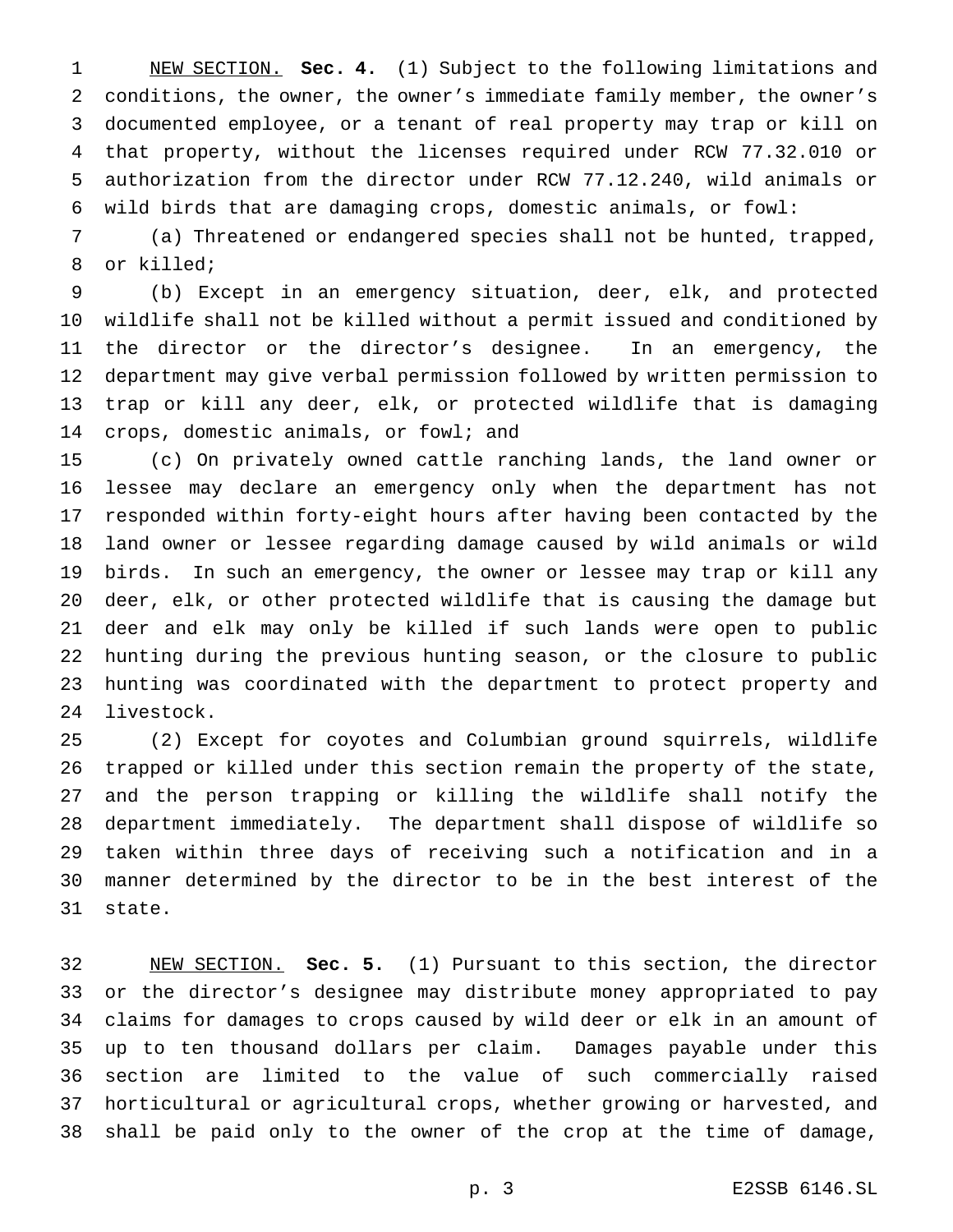without assignment. Damages shall not include damage to other real or personal property including other vegetation or animals, damages caused by animals other than wild deer or elk, lost profits, consequential damages, or any other damages whatsoever. These damages shall comprise the exclusive remedy for claims against the state for damages caused by wildlife.

 (2) The director may adopt rules for the form of affidavits or proof to be provided in claims under this section. The director may adopt rules to specify the time and method of assessing damage. The burden of proving damages shall be on the claimant. Payment of claims shall remain subject to the other conditions and limits of this chapter.

 (3) If funds are limited, payments of claims shall be prioritized in the order that the claims are received. No claim may be processed if:

 (a) The claimant did not notify the department within ten days of discovery of the damage. If the claimant intends to take steps that prevent determination of damages, such as harvest of damaged crops, then the claimant shall notify the department as soon as reasonably possible after discovery so that the department has an opportunity to document the damage and take steps to prevent additional damage; or

 (b) The claimant did not present a complete, written claim within sixty days after the damage, or the last day of damaging if the damage was of a continuing nature.

 (4) The director or the director's designee may examine and assess the damage upon notice. The department and claimant may agree to an assessment of damages by a neutral person or persons knowledgeable in horticultural or agricultural practices. The department and claimant shall share equally in the costs of such third party examination and assessment of damage.

(5) There shall be no payment for damages if:

(a) The crops are on lands leased from any public agency;

 (b) The landowner or claimant failed to use or maintain applicable damage prevention materials or methods furnished by the department, or failed to comply with a wildlife damage prevention agreement under RCW 77.12.260;

 (c) The director has expended all funds appropriated for payment of such claims for the current fiscal year; or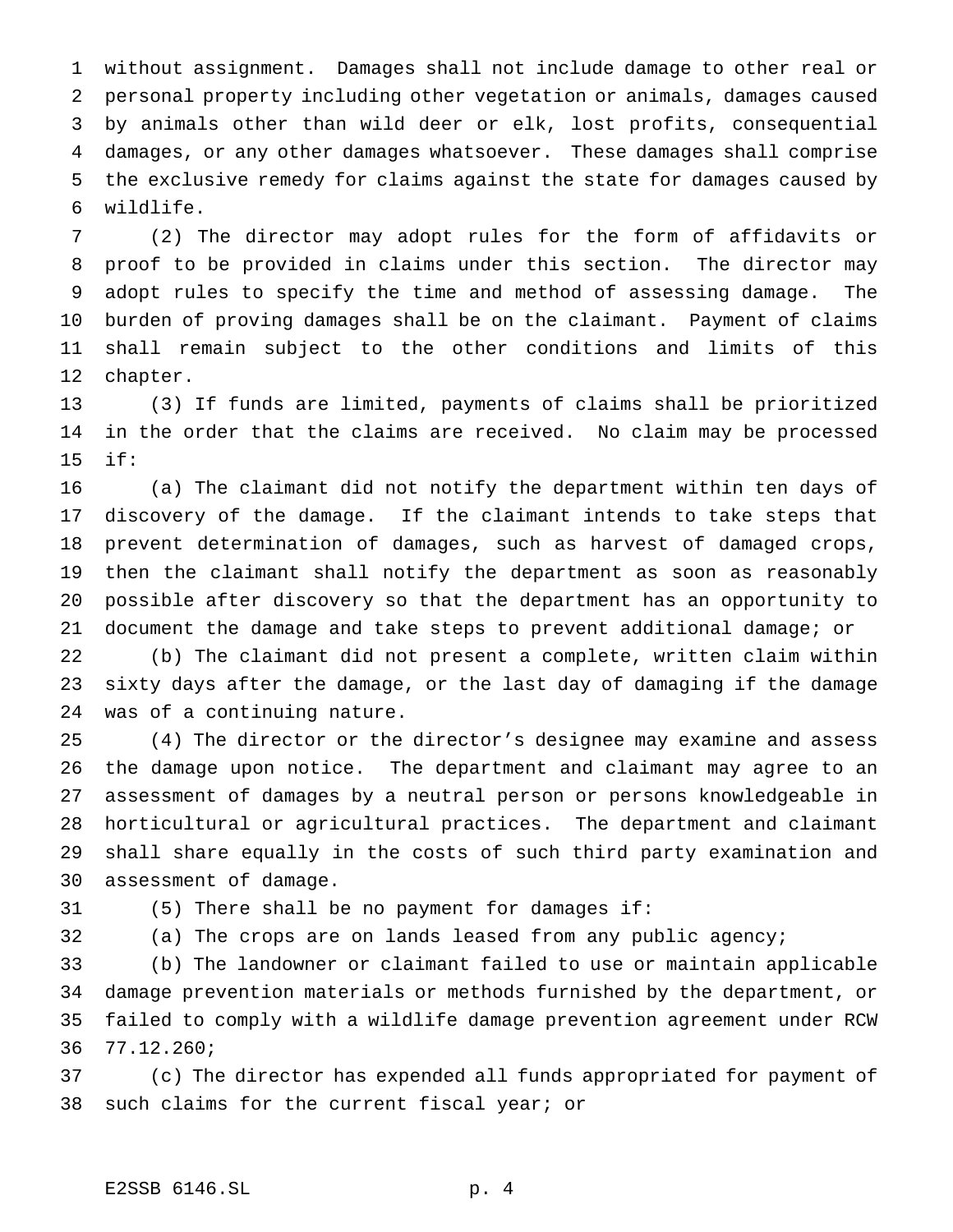(d) The damages are covered by insurance. The claimant shall notify the department at the time of claim of insurance coverage in the manner required by the director. Insurance coverage shall cover all damages prior to any payment under this chapter.

 (6) When there is a determination of claim by the director or the director's designee pursuant to this section, the claimant has sixty days to accept the claim or it is deemed rejected.

 NEW SECTION. **Sec. 6.** If the claimant does not accept the director's decision under section 5 of this act, or if the claim exceeds ten thousand dollars, then the claim may be filed with the office of risk management under RCW 4.92.040(5). The office of risk management shall recommend to the legislature whether the claim should be paid. If the legislature approves the claim, the director shall pay it from moneys appropriated for that purpose. No funds shall be expended for damages under this chapter except as appropriated by the legislature.

 NEW SECTION. **Sec. 7.** The director may refuse to consider and pay claims of persons who have posted the property against hunting or who have not allowed public hunting during the season prior to the occurrence of the damages.

 NEW SECTION. **Sec. 8.** The department may pay no more than one hundred twenty thousand dollars per fiscal year from the wildlife fund for claims under section 5 of this act and for assessment costs and compromise of claims. Such money shall be used to pay animal damage claims only if the claim meets the conditions of section 5 of this act and the damage occurred in a place where the opportunity to hunt was not restricted or prohibited by a county, municipality, or other public entity during the season prior to the occurrence of the damage.

 NEW SECTION. **Sec. 9.** (1) The department may pay no more than thirty thousand dollars per fiscal year from the general fund for claims under section 5 of this act and for assessment costs and compromise of claims unless the legislature declares an emergency. Such money shall be used to pay animal damage claims only if the claim meets the conditions of section 5 of this act and the damage occurred in a place where the opportunity to hunt was restricted or prohibited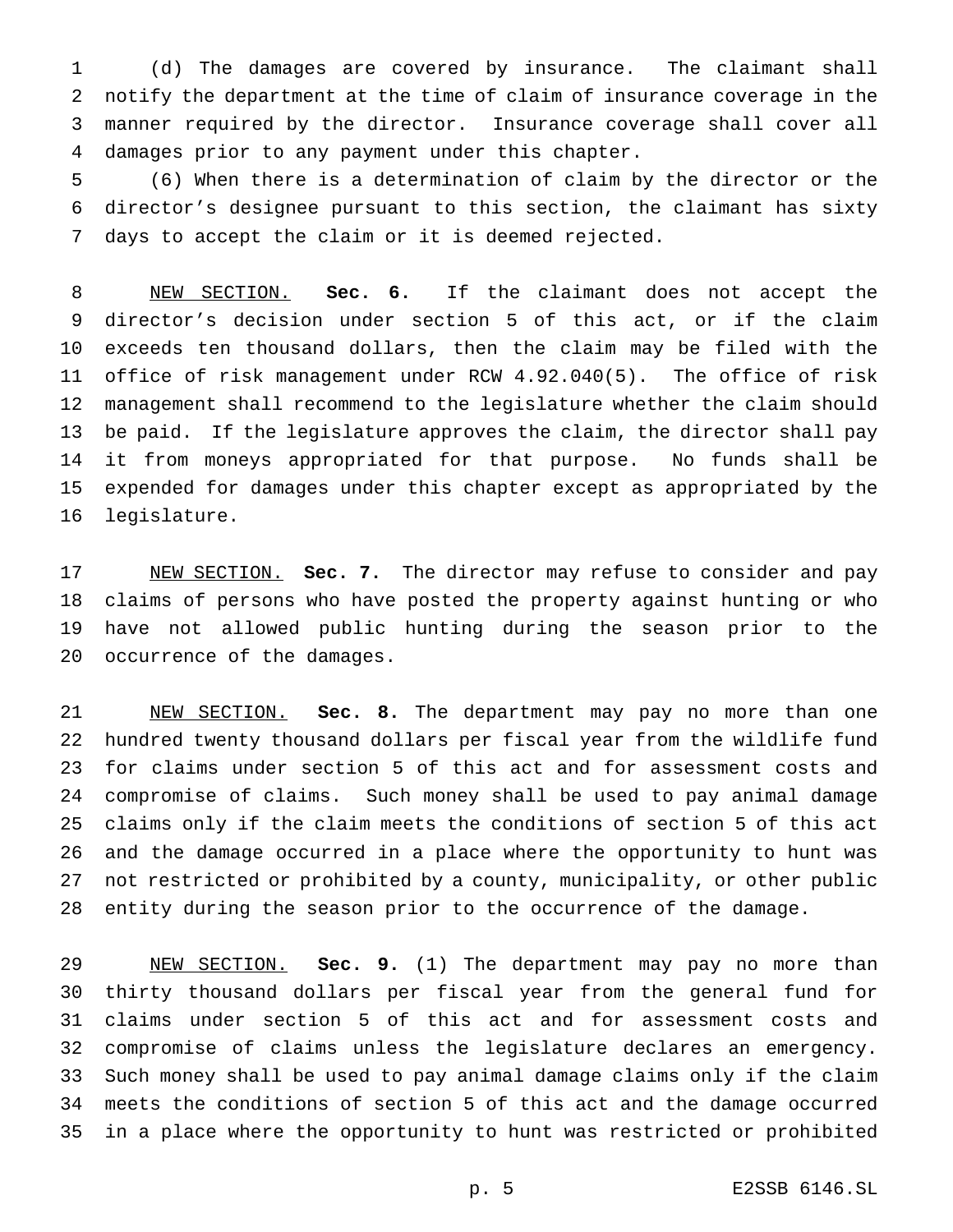by a county, municipality, or other public entity during the season prior to the occurrence of the damage.

 (2) The legislature may declare an emergency, defined for the purposes of this section as any happening arising from weather, other natural conditions, or fire that causes unusually great damage to commercially raised agricultural or horticultural crops by deer or elk. In an emergency, the department may pay as much as may be subsequently appropriated, in addition to the funds authorized under subsection (1) of this section, for claims under section 5 of this act and for assessment and compromise of claims. Such money shall be used to pay animal damage claims only if the claim meets the conditions of section 5 of this act and the department has expended all funds authorized under section 8 of this act or subsection (1) of this section.

 NEW SECTION. **Sec. 10.** This act applies prospectively only and not retroactively. It applies only to claims that arise on or after the effective date of this act.

 NEW SECTION. **Sec. 11.** Sections 1 through 9 of this act shall constitute a new chapter in Title 77 RCW.

 NEW SECTION. **Sec. 12.** The following acts or parts of acts are each repealed:

 (1) RCW 77.12.265 and 1995 c 210 s 1, 1987 c 506 s 35, 1985 c 355 s 1, 1980 c 78 s 91, & 1955 c 36 s 77.16.230;

 (2) RCW 77.12.270 and 1987 c 506 s 36, 1986 c 126 s 11, 1980 c 78 s 45, 1963 c 177 s 8, & 1955 c 36 s 77.12.270;

 (3) RCW 77.12.280 and 1987 c 506 s 37, 1986 c 126 s 12, 1980 c 78 s 46, 1979 c 151 s 176, 1977 ASCE c 144 s 8, 1957 c 177 s 1, & 1955 c 36 s 77.12.280;

 (4) RCW 77.12.290 and 1987 c 506 s 38, 1980 c 78 s 47 1963 c 177 s 9, 1957 c 177 s 2, & 1955 c 36 s 77.12.290; and

 (5) RCW 77.12.300 and 1987 c 506 s 39, 1980 c 78 s 48, 1957 c 177 s 3, & 1955 c 36 s 77.12.300.

 NEW SECTION. **Sec. 13.** Sections 1 through 12 of this act shall take effect July 1, 1996.